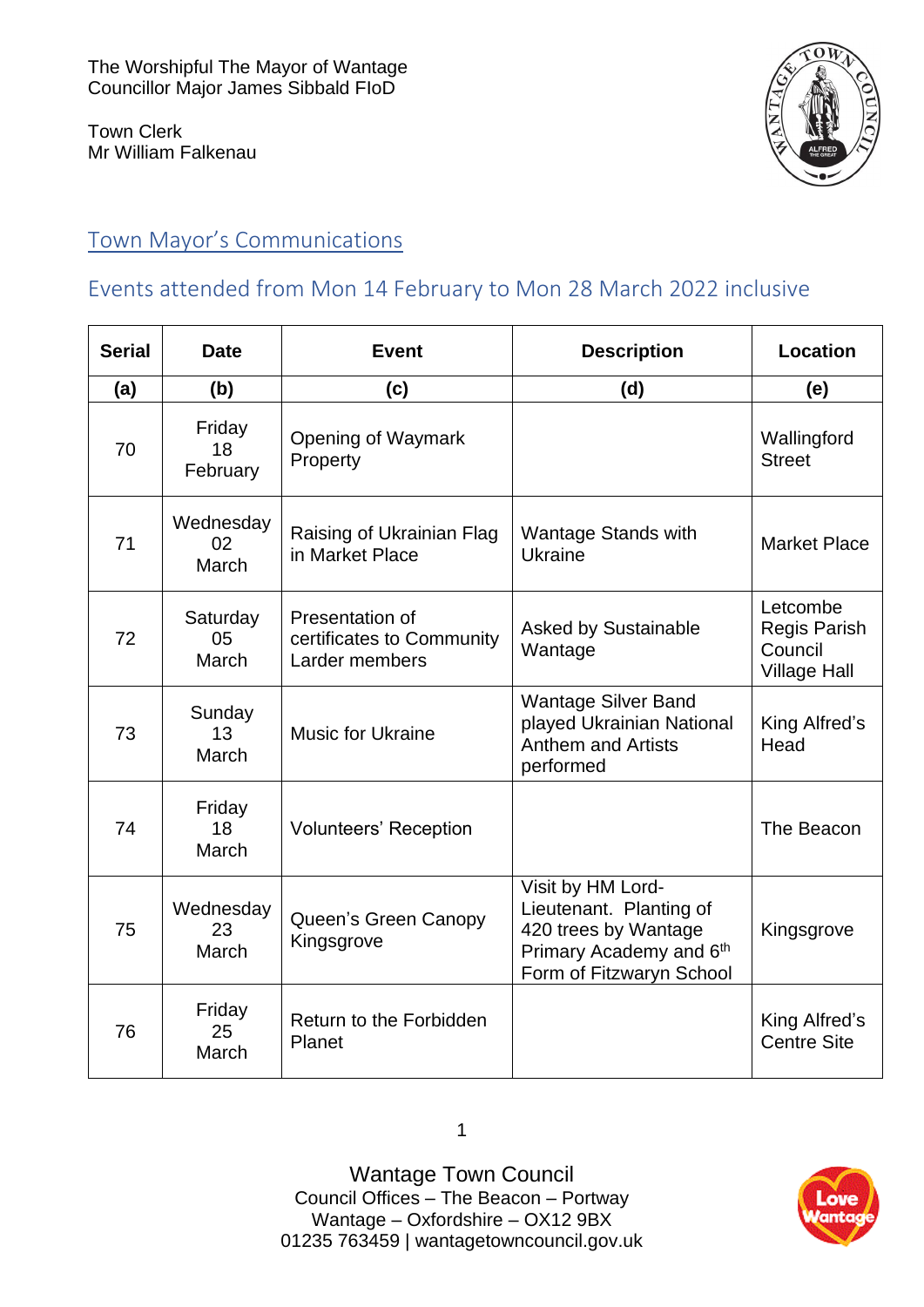| <b>Serial</b> | <b>Date</b>             | <b>Event</b>             | <b>Description</b>                    | Location         |
|---------------|-------------------------|--------------------------|---------------------------------------|------------------|
| (a)           | (b)                     | (C)                      | (d                                    | (e)              |
| 77            | Saturday<br>26<br>March | CAMRA 50 Golden<br>Award | <b>Presentation to Paul</b><br>Hexter | The Royal<br>Oak |

# Forthcoming Events (in next fortnight or so)

| <b>Serial</b>  | <b>Date</b>             | <b>Event</b>                    | <b>Description</b> | Location   |
|----------------|-------------------------|---------------------------------|--------------------|------------|
| (a)            | (b)                     | (c)                             | (d)                | (e)        |
| 1              | Saturday<br>02<br>April | <b>Gala Concert for Ukraine</b> |                    | The Beacon |
| $\overline{2}$ | Saturday<br>23<br>April | <b>EV Event</b>                 |                    | Kingsgrove |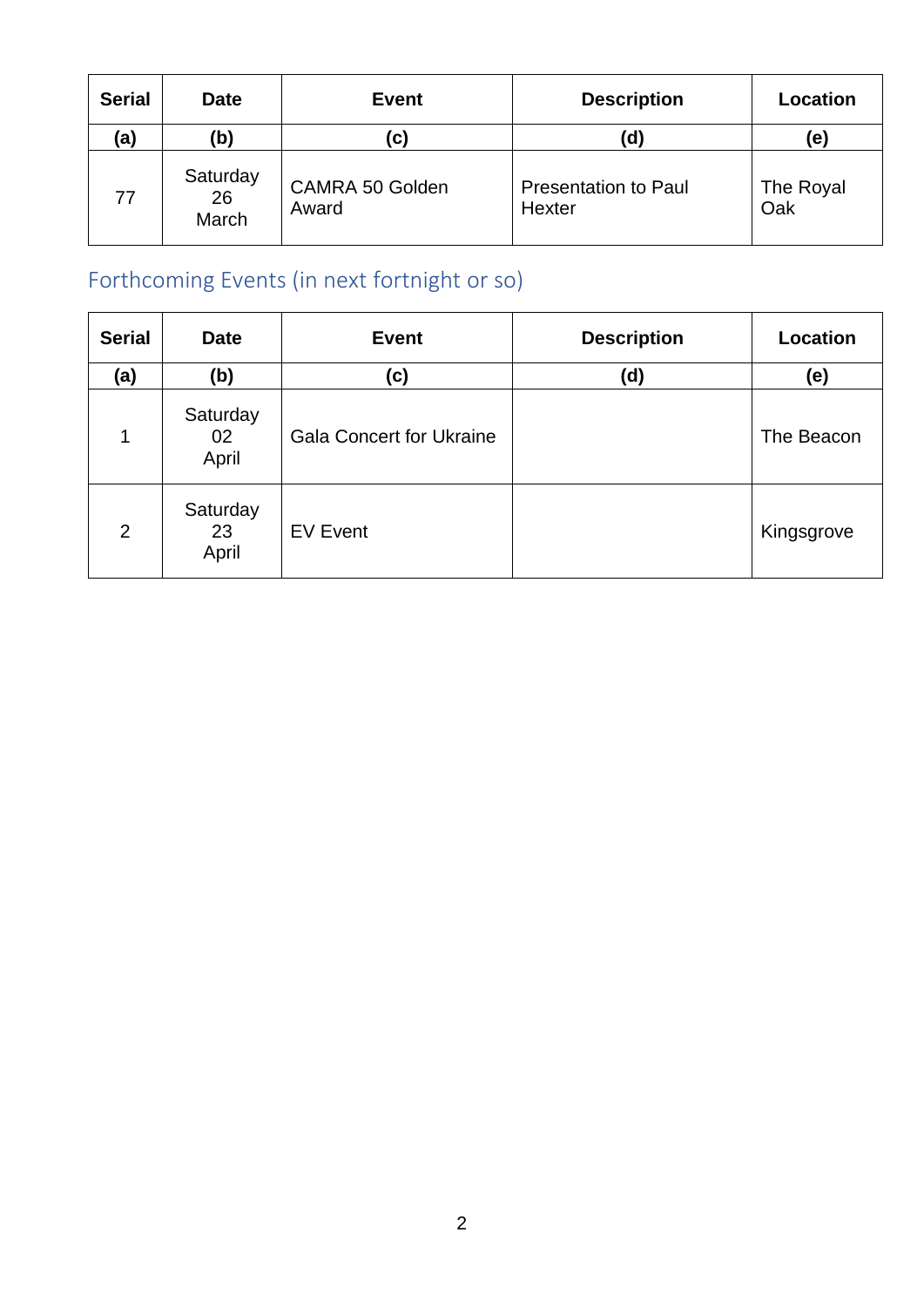## Mayor's Use of Beacon

The Mayor has the use of the hall within the Beacon for ten events per civic year and he may gift a use, such as to a deserving organisation for the benefit of the local community.

| <b>Serial</b>           | <b>Date</b>                            | <b>Allocated to</b>                                 | <b>Remarks</b>                                     | <b>Gifted</b> |
|-------------------------|----------------------------------------|-----------------------------------------------------|----------------------------------------------------|---------------|
| (a)                     | (b)                                    | (c)                                                 | (d)                                                | (e)           |
| 1                       | Monday<br>13<br>September              | Freedom & QAVS<br>Presentations                     | <b>HM Lord -Lieutenant</b>                         |               |
| $\overline{2}$          | Friday<br>8<br>October                 | <b>Ballet (Giselle)</b>                             |                                                    | Yes           |
| 3                       | Saturday<br>16<br>October              | <b>Wantage Silver Band Big</b><br><b>Band Event</b> |                                                    | Yes           |
| $\overline{\mathbf{4}}$ | <b>Friday</b><br>25<br><b>February</b> | Wantage & Oxford RAFA                               | 60 <sup>th</sup> -Anniversary<br>(Moved to Summer) | Yes           |
| 5                       | Friday<br>18<br>March                  | <b>Volunteers' Reception</b>                        |                                                    |               |
| 6                       | Saturday<br>02 <sub>2</sub><br>April   | <b>Gala Concert for Ukraine</b>                     |                                                    | Yes           |
| $\overline{7}$          |                                        |                                                     |                                                    |               |
| 8                       |                                        |                                                     |                                                    |               |
| 9                       |                                        |                                                     |                                                    |               |
| 10                      |                                        |                                                     |                                                    |               |